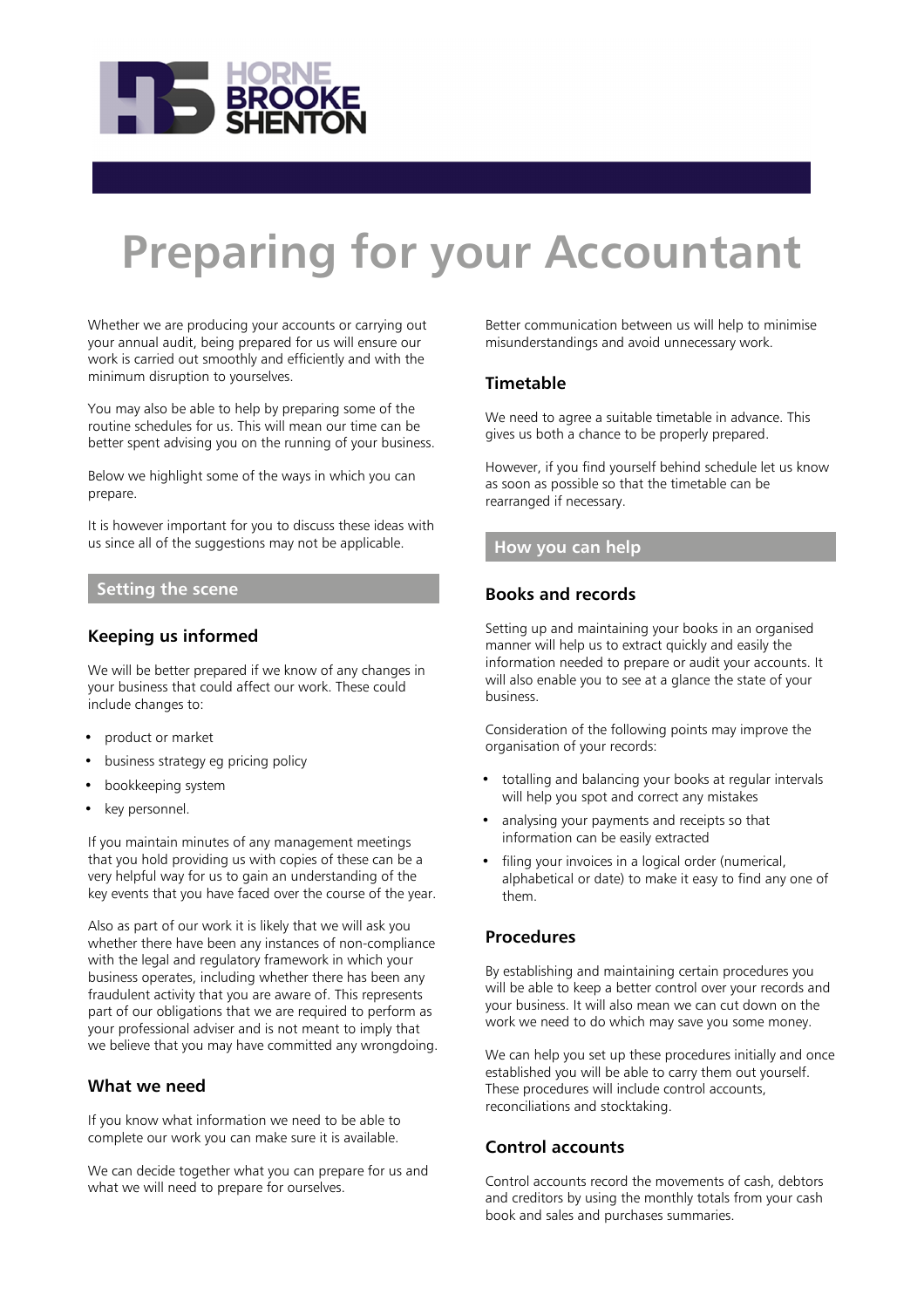The cash control account will show how much cash the business has at the end of each month.

The debtors or sales ledger control account will show how much your customers owe you at the end of each month.

The creditors or purchase ledger control account will show how much you owe your suppliers at the end of each month.

# **Reconciliations**

Reconciliations help to ensure that the figures in your books are complete and accurate. Therefore if produced on a regular basis they will help you spot any errors which can then be corrected before we examine your records. Some of the records which will need reconciling are:

- bank accounts
- control accounts
- suppliers' statements.

# **Stocktake**

If your business carries any stock you will need to count it at least once a year. To ensure that the count is carried out efficiently and accurately you should consider the following points:

- stock items should be stored neatly and logically to make counting easier
- all staff involved in counting should be given clear instructions
- try to minimise the movement of stock during the count. If possible deliveries in and out should be withheld until the counting has finished
- spot checks should be performed during the count.

If you hold large amounts of stock we may need to attend the stocktake and perform our own checks.

# **Schedules**

There are a number of schedules which have to be produced in order that the accounts can be prepared and/ or audited. We can prepare all of these schedules ourselves but obviously if you were to produce them it would save time and money.

You may wish to consider the preparation of some of the following schedules:

- a detailed list of additions and disposals of fixed assets with a copy of the appropriate sales and purchase invoices attached
- schedules showing each item of stock held, the quantity, unit value and total value. Indicate any stock items which are old or damaged
- a list of your debtors at the year end including how much they owe you and how long they have been outstanding. Indicate any which are unlikely to pay you
- a schedule of all bank and cash balances at the year end, together with all the bank statements for each bank account
- a list of creditors which should include HMRC as well as the usual business suppliers
- supporting workings for disclosures that need to be included in your accounts, such as average employee numbers, operating lease commitments or directors' remuneration (required for companies only).

Not all of these schedules will be applicable to your business and therefore before doing anything you may wish to discuss this with us.

# **Other issues**

Some issues are only relevant to companies. These include:

#### **Narrative reports**

Larger businesses may be required to include some form of narrative reporting that accompanies the accounts such as a strategic report. This is your opportunity to provide additional information that can support the users of your accounts' understanding of your business and its performance. If this is the case we will discuss these requirements with you so that you can produce the wording of any necessary reports.

# **Future plans**

As part of the accounts production process you are required to consider the business' going concern position, to ensure that you are confident that it will have sufficient resources to remain in business for a minimum period of 12 months from the date that the accounts are approved. In addition you are also required to consider whether there is any evidence that the value of your assets has been impaired, for example as a result of obsolescence caused by changes in the market or technological developments.

If there is any uncertainty regarding the business' future performance we may ask you to provide evidence in support of your going concern assessment. This could include forecast results and cash flow projections, sales orders received or details of new sources of funding. Providing these at the earliest opportunity will ensure that our work can be completed as quickly and efficiently as possible.

# **How we can help**

There are undoubtedly many advantages to be gained if you are better prepared before we commence our work.

We will be able to complete our work in less time. This will mean less disruption to you and your staff. In addition we will be better placed to provide you with useful and constructive advice regarding the development of your business.

However, perhaps the most rewarding of all these advantages will be the fact that your books and records will provide you with more useful information which will help you make better informed business decisions.